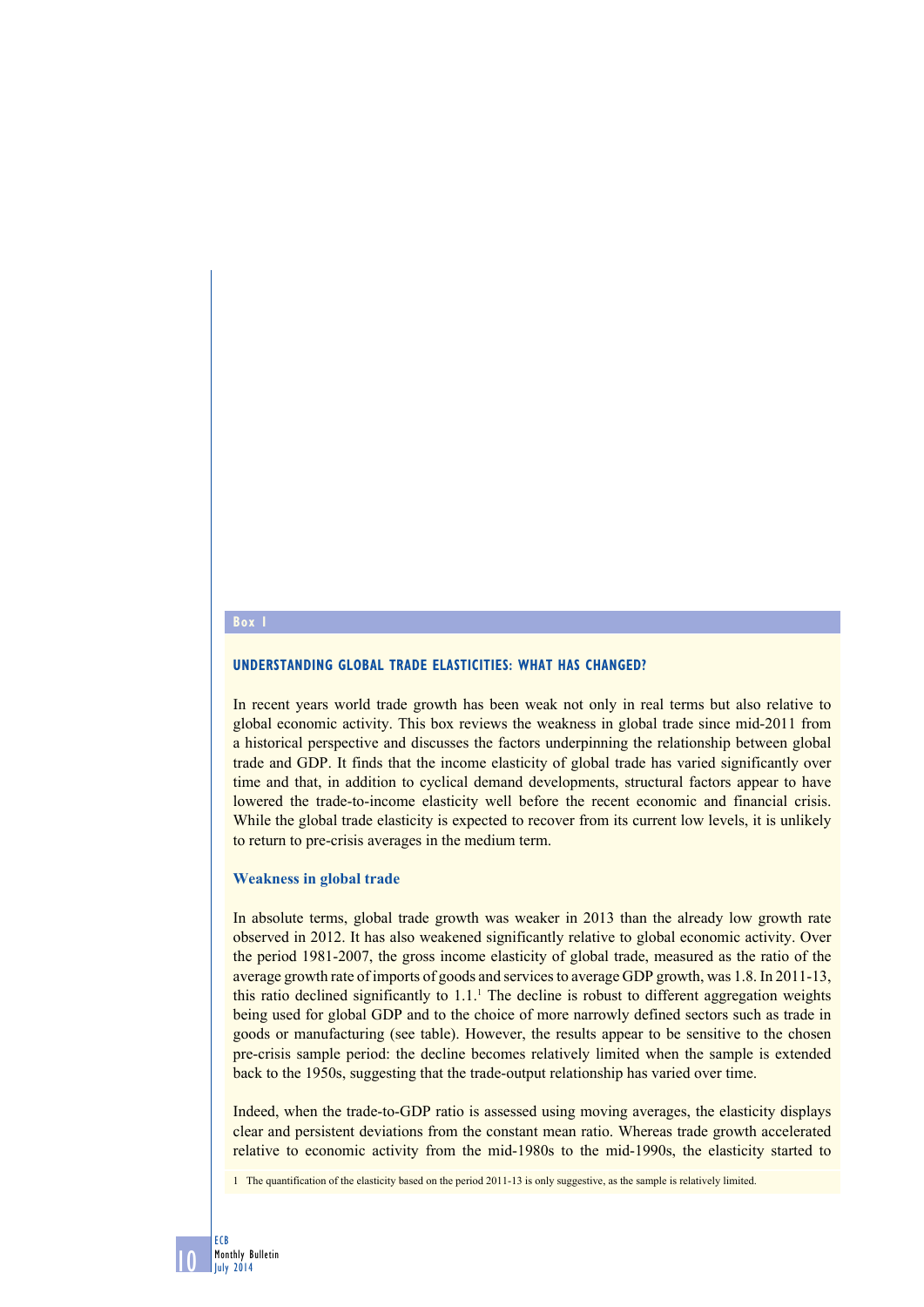## **Economic and monetary developments**

The external environment of the euro area

| Historical ratios of global trade to output growth |                    |                               |                          |
|----------------------------------------------------|--------------------|-------------------------------|--------------------------|
| <b>Sample period</b>                               | Ratio <sup>1</sup> | <b>Trade variable</b>         | <b>Output variable</b>   |
| 1981-2007                                          | 1.8                | Imports of goods and services | GDP <sup>2</sup>         |
| 2011-2013                                          | 1.1                |                               |                          |
| 1981-2007                                          | 2.0                | Imports of goods and services | GDP <sup>3</sup>         |
| 2011-2013                                          | 1.4                |                               |                          |
| 1950-2007                                          | 1.6                | Merchandise exports           | Merchandise production   |
| 1981-2007                                          | 1.9                |                               |                          |
| $2011 - 2013^{4}$                                  | 1.4                |                               |                          |
| 1950-2007                                          | 1.6                |                               |                          |
| 1981-2007                                          | 2.1                | Manufacturing exports         | Manufacturing production |
| $2011 - 2013^{4}$                                  | 1.5                |                               |                          |

Sources: ECB calculations, World Trade Organization, CPB Netherlands Bureau for Economic Policy Analysis and United Nations Industrial Development Organization (UNIDO).

1) Imports, GDP: quarterly data; exports, production: annual data.

2) At purchasing power parity. 3) At market exchange rates.

4) For 2013, WTO series are extrapolated using growth rates from CPB and UNIDO data.

decline in the late 1990s, before falling to 20-year lows after the crisis and remaining weak thereafter (see Chart A). The chart shows in particular that the gross income elasticity of global trade started to decline about a decade before the crisis.

# **Factors driving global trade elasticities**

The recent change in the trade-to-GDP relationship can be explained in part by cyclical factors and shifts in demand composition. Global demand components that typically have a high import content, such as business investment, have remained uncharacteristically weak since the financial crisis. The slowdown in trade-intensive demand components has been a strong drag on trade growth, leading to a lower trade-to-GDP growth ratio. This effect is of a temporary nature, as it would be reversed by a recovery in global activity and investment.

Taking a historical perspective, however, the decline in the trade elasticity also has structural determinants, which are likely to have a more lasting impact on the trade-to-GDP relationship. A number of factors that had boosted trade in the decades prior to 2000 have since had a diminishing or negligible role. In the literature, falling transportation costs, declining relative prices of tradables and the reduction of trade barriers are commonly cited as factors having





Source: ECB calculations.

Notes: Data are quarterly. The latest observation is for the fourth quarter of 2013.

11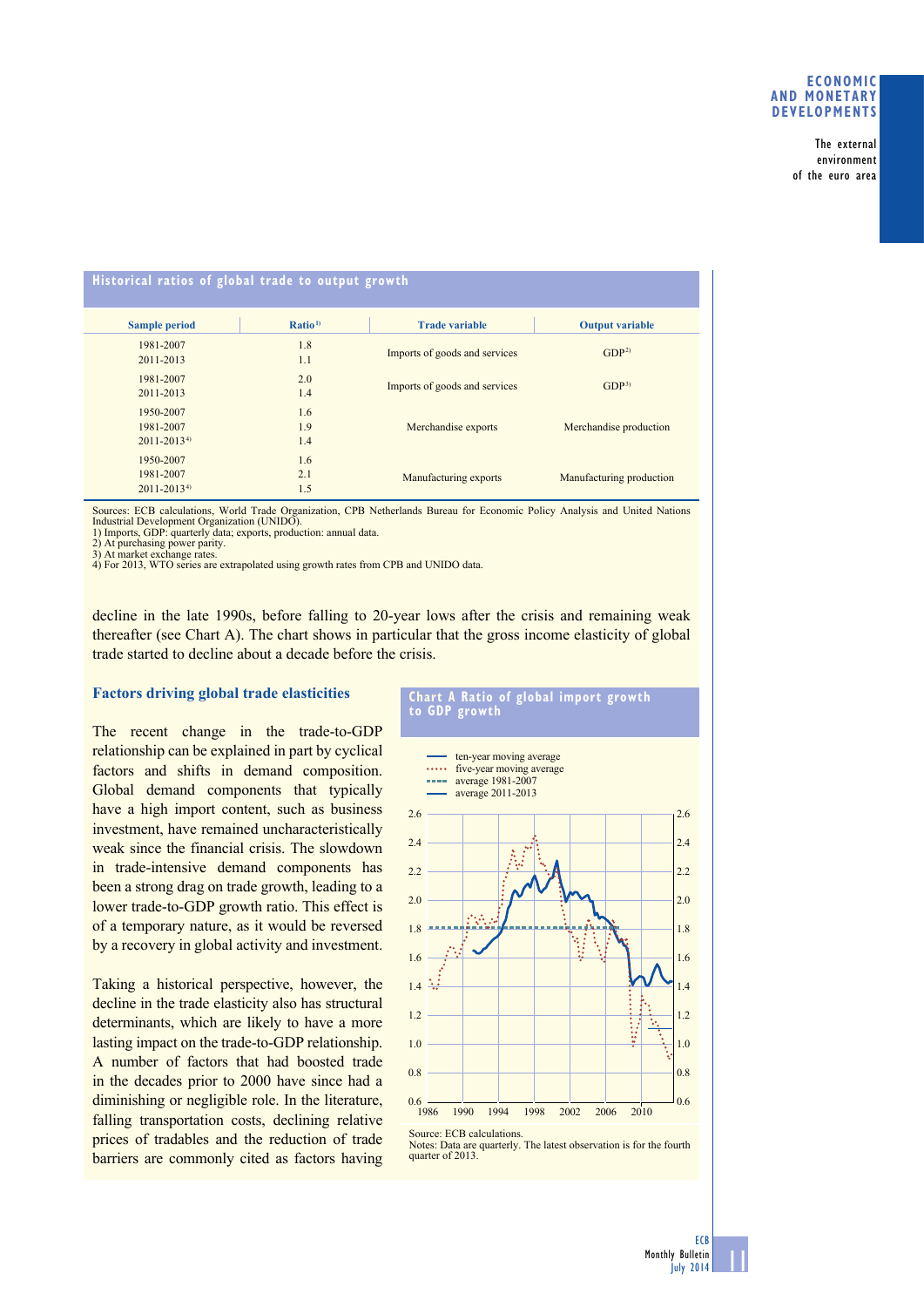contributed to trade growing faster than output.<sup>2</sup> Yet the significant cost reductions stemming from earlier technology breakthroughs, the amplifying effects on trade from trade liberalisation agreements and productivity gains in the tradable sectors had levelled off by the mid-1990s and have since provided less support to trade growth, which explains in part the fact that the trade elasticity peaked during the midto late 1990s (see Chart A).

More recently, the rise of global value chains has helped trade to grow faster than output. Global value chains imply the international fragmentation of production, involving increased outsourcing of intermediate inputs to foreign suppliers. Trade flows are measured in gross terms, which means that they "double count" any traded item whenever it crosses



more than one international border. This implies that outsourcing increases (gross) trade relative to activity. The rise of global value chains, or outsourcing, can be measured by comparing gross and value-added trade, as the latter is invariant to where intermediate inputs are produced. Data from the World Input-Output Database (WIOD) show that the gap between gross and value-added trade indeed increased from 33% in 1995 to 51% before the crisis (see Chart B). A comparison of the implied trade-to-income elasticities for value-added and gross trade for the pre-crisis period shows that outsourcing added 0.2 percentage point to the elasticity of global trade over this period.

However, this source of support for the relative growth in trade may decline. The WIOD data, which are only available up to 2011, show that the crisis of 2008-09 has already led to a downward shift in the average length of global value chains. Moreover, anecdotal evidence suggests that in the wake of the 2011 Japanese earthquake and the subsequent supply disruptions in certain manufacturing industries, some companies are aiming to reduce the complexity and length of their supply chains.<sup>3</sup> This would have a downward impact on the medium to long-term global trade elasticity.

An empirical analysis based on a bivariate Bayesian vector autoregression (BVAR) model further quantifies the decline in the trade elasticity. The BVAR is estimated using quarterly global real imports of goods and services and global real GDP with five lags, and projects trade conditional on the world GDP path implied by the June 2014 Eurosystem staff macroeconomic projections. Chart C shows that when the model is estimated over the pre-crisis period from the first quarter of 1981 to the fourth quarter of 2007, the trade-to-GDP growth ratio at the end of the forecast horizon is 1.8, in line with the pre-crisis trade elasticity. When full account is taken of the post-recession data by extending the sample to the first quarter of 2014, the projected ratio at the end of 2016 declines to 1.6, suggesting that medium-term trade is likely to remain below

12

<sup>2</sup> See, for example, Jacks, D., Meissner, C. and Novy, D., "Trade Costs, 1870-2000", *American Economic Review*, Vol. 98, No 2, 2008, pp. 529-534; and Baier, S. and Bergstrand, J., "The growth of world trade: tariffs, transport costs, and income similarity", *Journal of International Economics*, Vol. 53, No 1, 2001, pp. 1-27.

<sup>3</sup> See, for example, "Global value chains: Managing the risks" in *Interconnected Economies: Benefiting from Global Value Chains*, OECD Publishing, 2013.